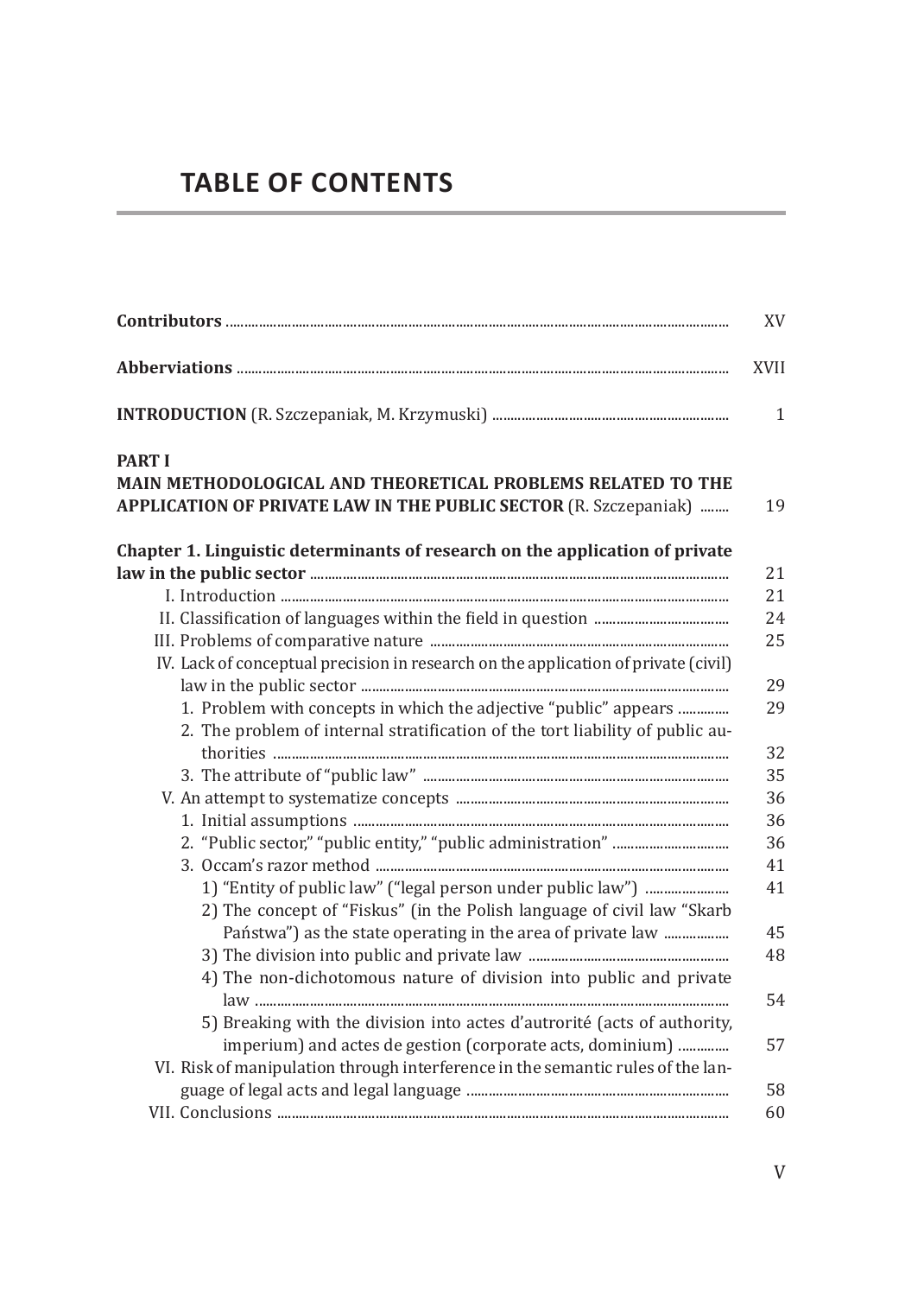| Chapter 2. Division into public law and private law in the context of constitu-<br>62                                                                      |
|------------------------------------------------------------------------------------------------------------------------------------------------------------|
| 62                                                                                                                                                         |
| 63                                                                                                                                                         |
| 69                                                                                                                                                         |
| 71                                                                                                                                                         |
|                                                                                                                                                            |
| 73                                                                                                                                                         |
| 73                                                                                                                                                         |
| 76                                                                                                                                                         |
| 77                                                                                                                                                         |
| 85                                                                                                                                                         |
| 85                                                                                                                                                         |
| 87                                                                                                                                                         |
| 93                                                                                                                                                         |
| VIII. Criteria for distinguishing between private and public law or (Germ.                                                                                 |
| "oder") critera justifying cases of derogation from general law (civil law)<br>98                                                                          |
| 98                                                                                                                                                         |
| 101                                                                                                                                                        |
| 3. The subjective criterion versus the criterion of subordination<br>102                                                                                   |
| 4. Public entities using private entities in performing their tasks<br>105                                                                                 |
| 107                                                                                                                                                        |
| 110                                                                                                                                                        |
| 110                                                                                                                                                        |
| II. The evolution of the constitutional process on the example of Germany and                                                                              |
| 112                                                                                                                                                        |
| 112                                                                                                                                                        |
| 117                                                                                                                                                        |
| 122                                                                                                                                                        |
| 122                                                                                                                                                        |
| 122                                                                                                                                                        |
| 129                                                                                                                                                        |
| 129                                                                                                                                                        |
| IV. The place of civil law principles in the hierarchical legal system<br>133                                                                              |
| 137                                                                                                                                                        |
|                                                                                                                                                            |
| <b>PART II</b><br>PROBLEMS OF CIVIL LAW FORMS OF ADMINISTRATION ACTIVITY FROM THE<br>POINT OF VIEW OF A REPRESENTATIVE OF THE SCIENCE OF PUBLIC LAW<br>141 |
| Chapter I. The sense and significance of the separation of public law and pri-                                                                             |

| 143 |
|-----|
| 143 |
| 151 |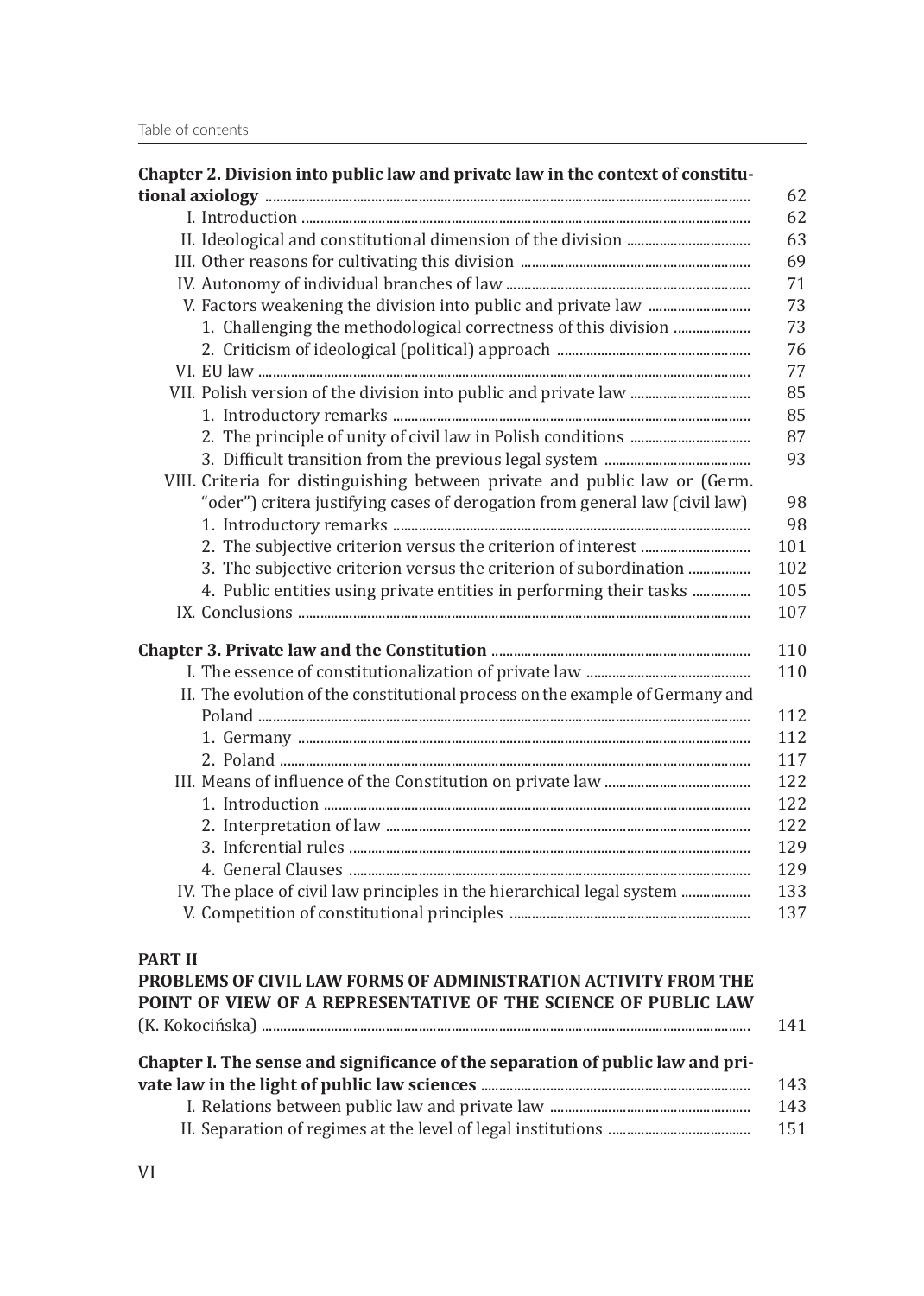|                                                                                        | 153 |
|----------------------------------------------------------------------------------------|-----|
|                                                                                        | 153 |
|                                                                                        | 156 |
|                                                                                        |     |
|                                                                                        | 162 |
| I. The concept of shaping of legal relations on two levels as a consequence            |     |
| of using different forms of action in terms of their legal nature                      | 162 |
|                                                                                        | 166 |
| Chapter 4. Issues of consensual forms in the activities of public administra-          | 170 |
| I. Determinants of changes within the catalog of legal forms of public admin-          | 170 |
|                                                                                        | 177 |
| III. Bilateral forms of activity in contemporary public administration                 | 184 |
| IV. Bilateral forms of activity in the classification of legal forms of public ad-     |     |
|                                                                                        | 189 |
|                                                                                        | 193 |
|                                                                                        | 195 |
| VII. Atypical consensual activities in the light of typologies of bilateral forms      |     |
| of activity (the contract in relations between executive entities)                     | 198 |
|                                                                                        |     |
| <b>PART III</b><br>SELECTED EXAMPLES OF THE APPLICATION OF CIVIL LAW INSTITUTIONS      | 205 |
|                                                                                        |     |
| Chapter 1. The freedom of contract in the public sector, with particular em-           | 207 |
|                                                                                        | 207 |
|                                                                                        | 210 |
| III. Constitutional principles and values in the light of the freedom of contract      |     |
|                                                                                        | 214 |
|                                                                                        | 214 |
|                                                                                        |     |
|                                                                                        | 215 |
| 3. The fundamental rights seen as the limits of freedom of contract. The               |     |
|                                                                                        | 218 |
|                                                                                        | 222 |
|                                                                                        | 223 |
| 1) The requirement of a legal basis - the principle of statutory reserva-              |     |
|                                                                                        | 223 |
|                                                                                        | 223 |
|                                                                                        | 230 |
|                                                                                        | 233 |
| 3) Article 353 <sup>1</sup> of the Polish Civil Code as the legal basis for concluding |     |
|                                                                                        | 239 |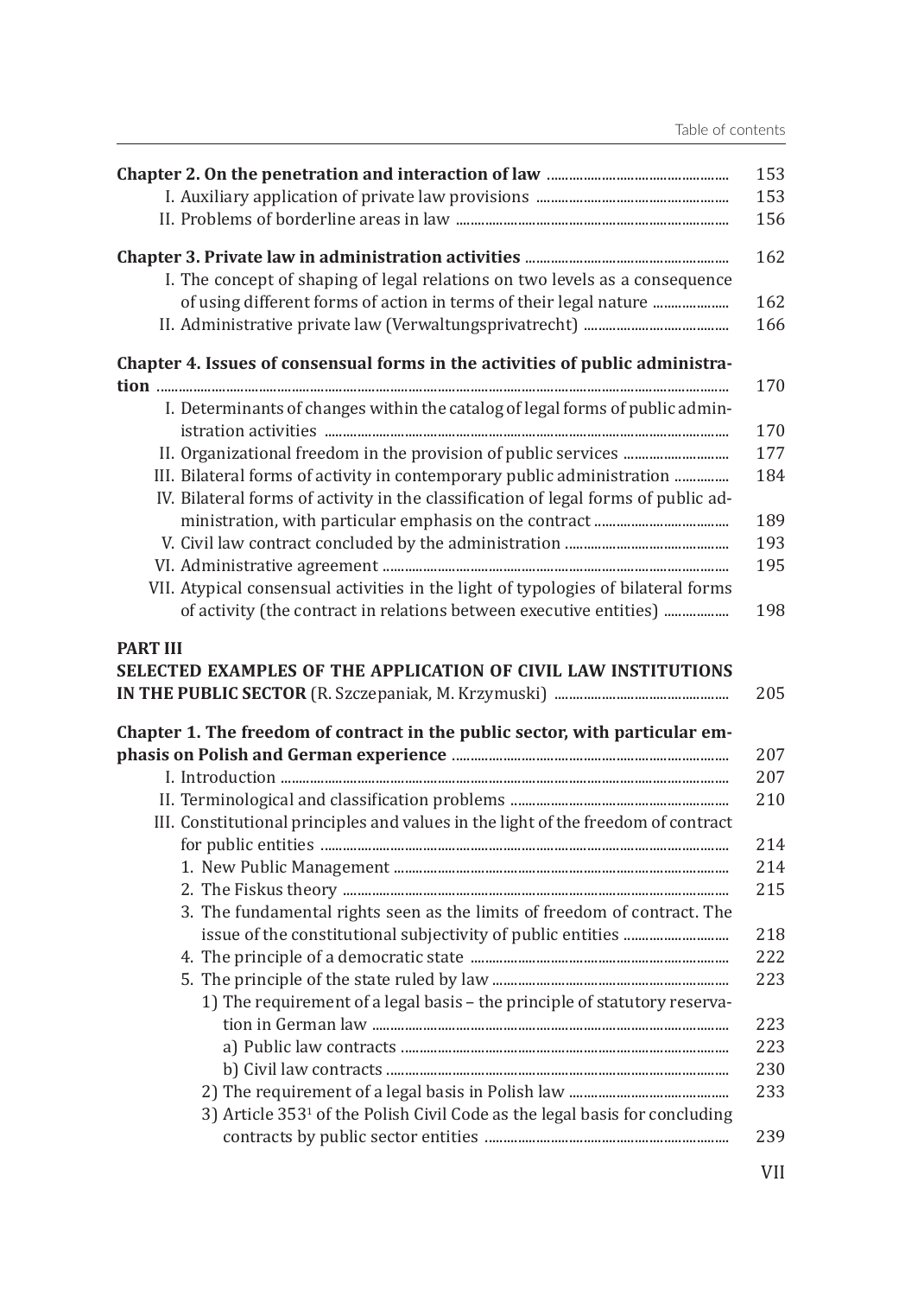| IV. More about the controversy around the understanding of the concept of                                                                                         |
|-------------------------------------------------------------------------------------------------------------------------------------------------------------------|
| V. The freedom of contract in the activities of local self-government                                                                                             |
| VI. The freedom of contract in the context of special legal capacity (ultra vires)                                                                                |
| of public entities as well as the scope and nature of their subjective rights<br>VII. Legal consequences of crossing the limits of the freedom of contract in the |
|                                                                                                                                                                   |
|                                                                                                                                                                   |
| Chapter 2. Application of civil law provisions to liability for damages of public                                                                                 |
|                                                                                                                                                                   |
| I. The regime of tort liability of public authorities and classic civil law                                                                                       |
| II. The escape of the regime of liability for damages of public authorities from                                                                                  |
|                                                                                                                                                                   |
| III. Stratification of the liability of public authorities in Poland as a manifes-<br>tation of the escape of the liability regime of public authorities from the |
|                                                                                                                                                                   |
|                                                                                                                                                                   |
| V. Civil law liability for damages and the specificity of the State on the exam-                                                                                  |
|                                                                                                                                                                   |
| VI. Unsuitability of art. 429 of Polish the Civil Code for the specificity of the                                                                                 |
|                                                                                                                                                                   |
|                                                                                                                                                                   |
| VIII. Application of civil law provisions to liability for damages of public authori-                                                                             |
|                                                                                                                                                                   |
| 1. The system of the liability of public authorities in German law                                                                                                |
| 2. The principle of federalism and legislative competences - a legislative                                                                                        |
|                                                                                                                                                                   |
|                                                                                                                                                                   |
|                                                                                                                                                                   |
| 6. Liability of the State as a participant in civil law transactions                                                                                              |
|                                                                                                                                                                   |
|                                                                                                                                                                   |
|                                                                                                                                                                   |
|                                                                                                                                                                   |
| IX. Some reflections on comparative law research in the area of the tort liabil-                                                                                  |
| ity of public authorities and on the process of convergence of compensation                                                                                       |
|                                                                                                                                                                   |
|                                                                                                                                                                   |
| XI. General conclusions from the presentation of the Polish and German re-                                                                                        |
|                                                                                                                                                                   |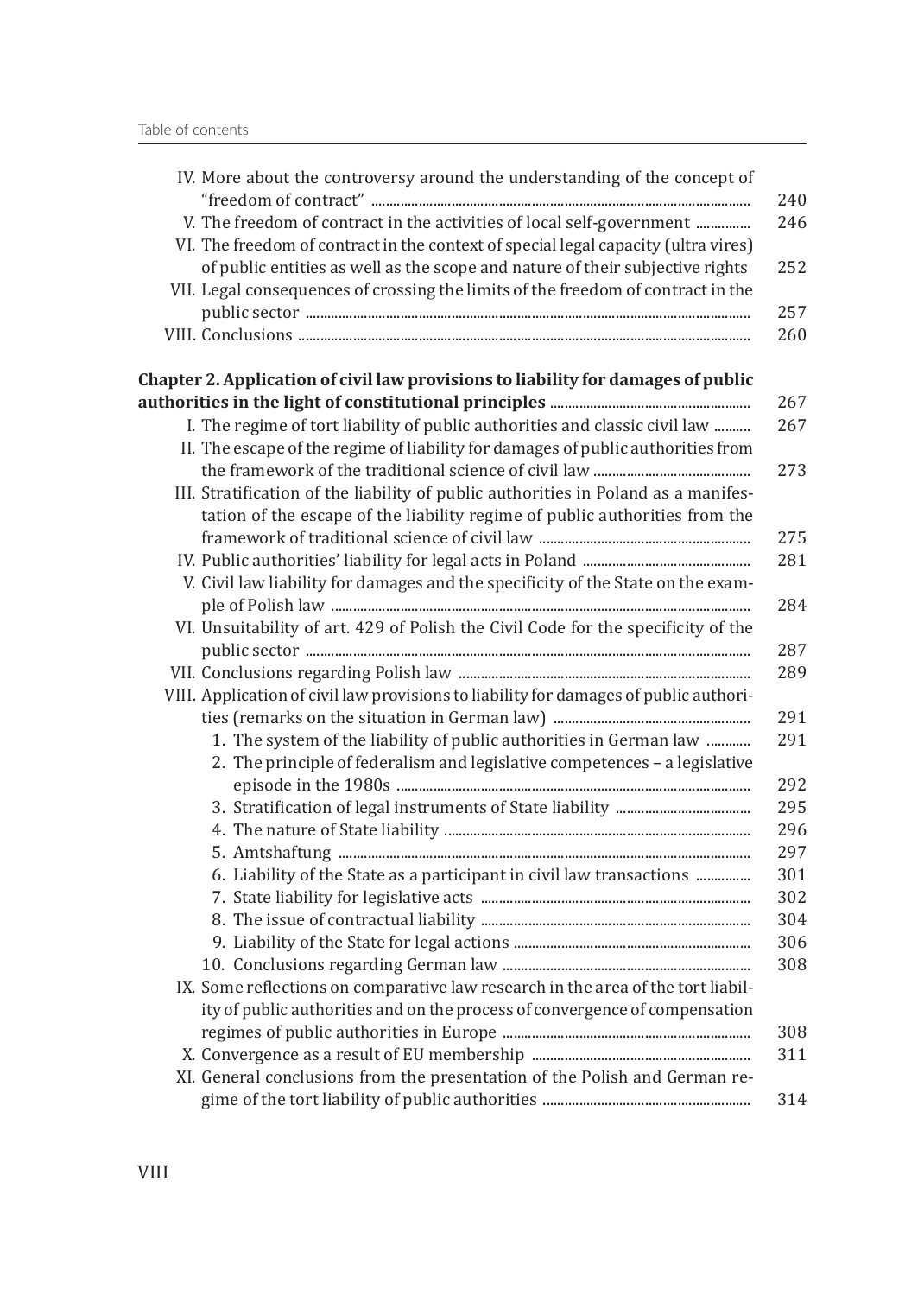| Chapter 3. Subjective rights in the public sector (Selected issues)             |
|---------------------------------------------------------------------------------|
| I. Introduction. The achievements of civil law in shaping the concept of the    |
|                                                                                 |
|                                                                                 |
|                                                                                 |
|                                                                                 |
| 3. The nature of public property in the light of the Constitution               |
|                                                                                 |
|                                                                                 |
| 6. The scope of powers resulting from property rights enjoyed by public         |
|                                                                                 |
|                                                                                 |
| 8. The issue of fundamental (constitutional) rights of public entities          |
|                                                                                 |
|                                                                                 |
|                                                                                 |
|                                                                                 |
|                                                                                 |
|                                                                                 |
|                                                                                 |
|                                                                                 |
|                                                                                 |
| Chapter 4. The legal institution of unjust enrichment in the public sector (Se- |
|                                                                                 |
|                                                                                 |
| 1. Legal qualification of the basic relationship in the context of unjust en-   |
|                                                                                 |
|                                                                                 |
|                                                                                 |
|                                                                                 |
|                                                                                 |
|                                                                                 |
|                                                                                 |
|                                                                                 |
|                                                                                 |
| 2) Reimbursement claims in German tax law (§ 37 section 2 A0)                   |
| 3) Reimbursement claim in the case of withdrawal of an administrative           |
| decision (§ 49a (1) of the Administrative Procedure Act (VwVfG))                |
| 4) Claims for unduly paid social benefits (§ 50 (1) and (2) of the Social       |
|                                                                                 |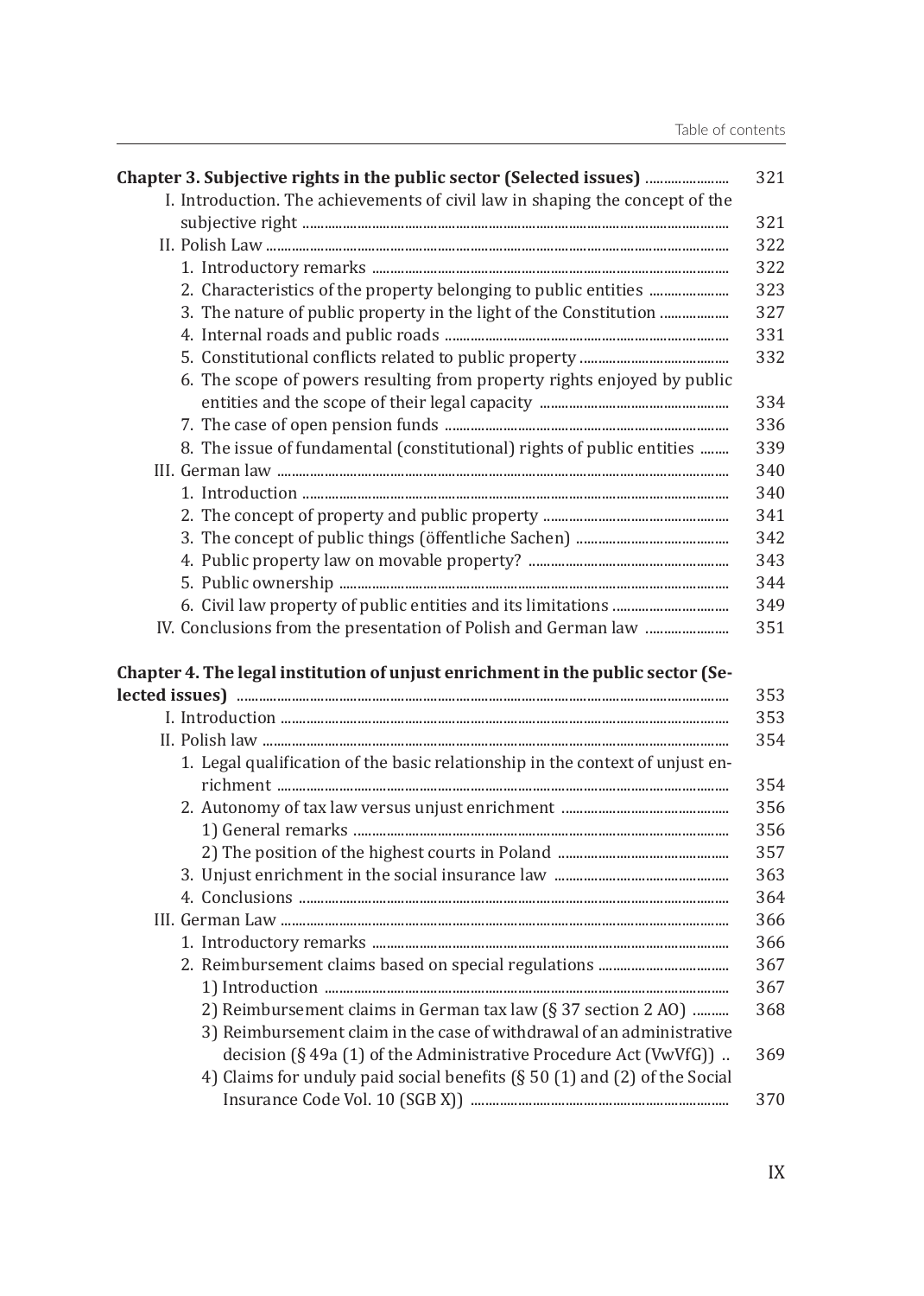| c) Public law relationship between parties (öffentlich-rechtliche Re-          |
|--------------------------------------------------------------------------------|
|                                                                                |
|                                                                                |
|                                                                                |
|                                                                                |
|                                                                                |
| h) Compensation of mutual reimbursement claims                                 |
|                                                                                |
|                                                                                |
| Chapter 5. Application of the provisions of the Civil Code concerning declara- |
|                                                                                |
|                                                                                |
|                                                                                |
| 2. The concept of declarations of intent and legal action (das Rechtsgeschäft) |
|                                                                                |
| 3. Arguments against the application of the Civil Code to declarations of      |
|                                                                                |
| 4. Arguments for applying the Civil Code to declarations of intent in the      |
|                                                                                |
|                                                                                |
|                                                                                |
|                                                                                |
|                                                                                |
|                                                                                |
| 2) Revocation of declarations of intent made by parties to administra-         |
| 3) Interpretation of declarations of intent by parties in administrative       |
|                                                                                |
| 5) Defects of declarations of intent made by parties in administrative         |
|                                                                                |
|                                                                                |
| 1. The concept of the declaration of intent and legal act (das Rechtsgeschäft) |
|                                                                                |
| 2. Arguments for applying civil law provisions to public law declarations      |
|                                                                                |
|                                                                                |
|                                                                                |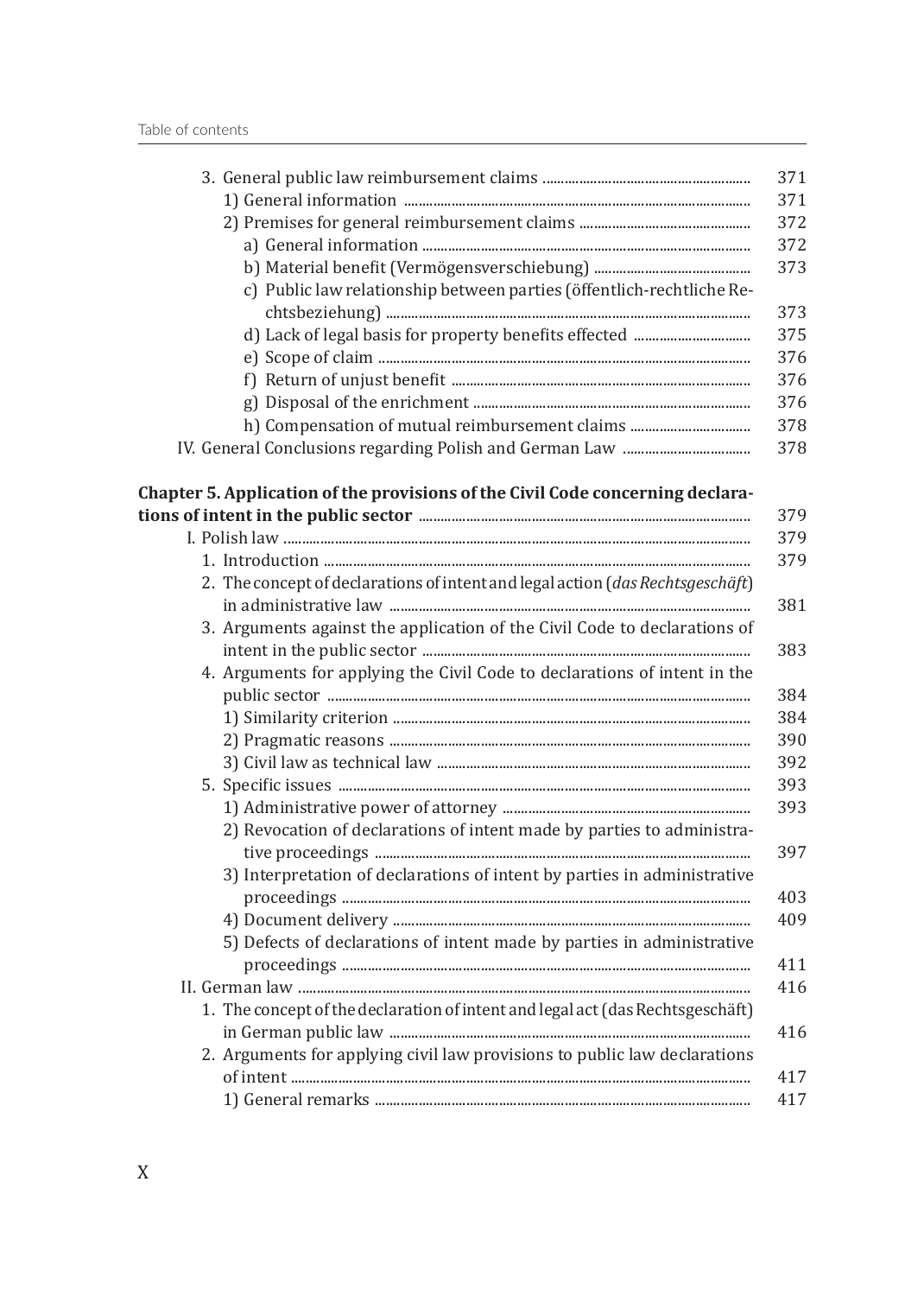| b) Application of the provisions of $\S$ 133 and $\S$ 157 BGB to the inter-  |
|------------------------------------------------------------------------------|
|                                                                              |
| c) Avoidance of the effects of a declaration of intent (Anfechtung)          |
|                                                                              |
|                                                                              |
| f) § 59 VwVfG in the context of § 134 BGB, that is the issue of invalid-     |
|                                                                              |
|                                                                              |
|                                                                              |
|                                                                              |
|                                                                              |
|                                                                              |
|                                                                              |
|                                                                              |
|                                                                              |
|                                                                              |
| 2) Set-off of public funds constituting non-tax budgetary receivables of     |
|                                                                              |
|                                                                              |
| 4) Set-off on the basis of the Act of 9 May 2008 on the Agency for Re-       |
|                                                                              |
| 5) Set-off on the basis of the Act on the principles of management of        |
|                                                                              |
| 3. Differences between set-off under the Civil Code and in the public sec-   |
|                                                                              |
| 4. Possibility of applying the provisions of the Polish Civil Code regarding |
|                                                                              |
|                                                                              |
|                                                                              |
|                                                                              |
|                                                                              |
|                                                                              |
|                                                                              |
|                                                                              |
|                                                                              |
|                                                                              |
|                                                                              |
|                                                                              |
|                                                                              |
|                                                                              |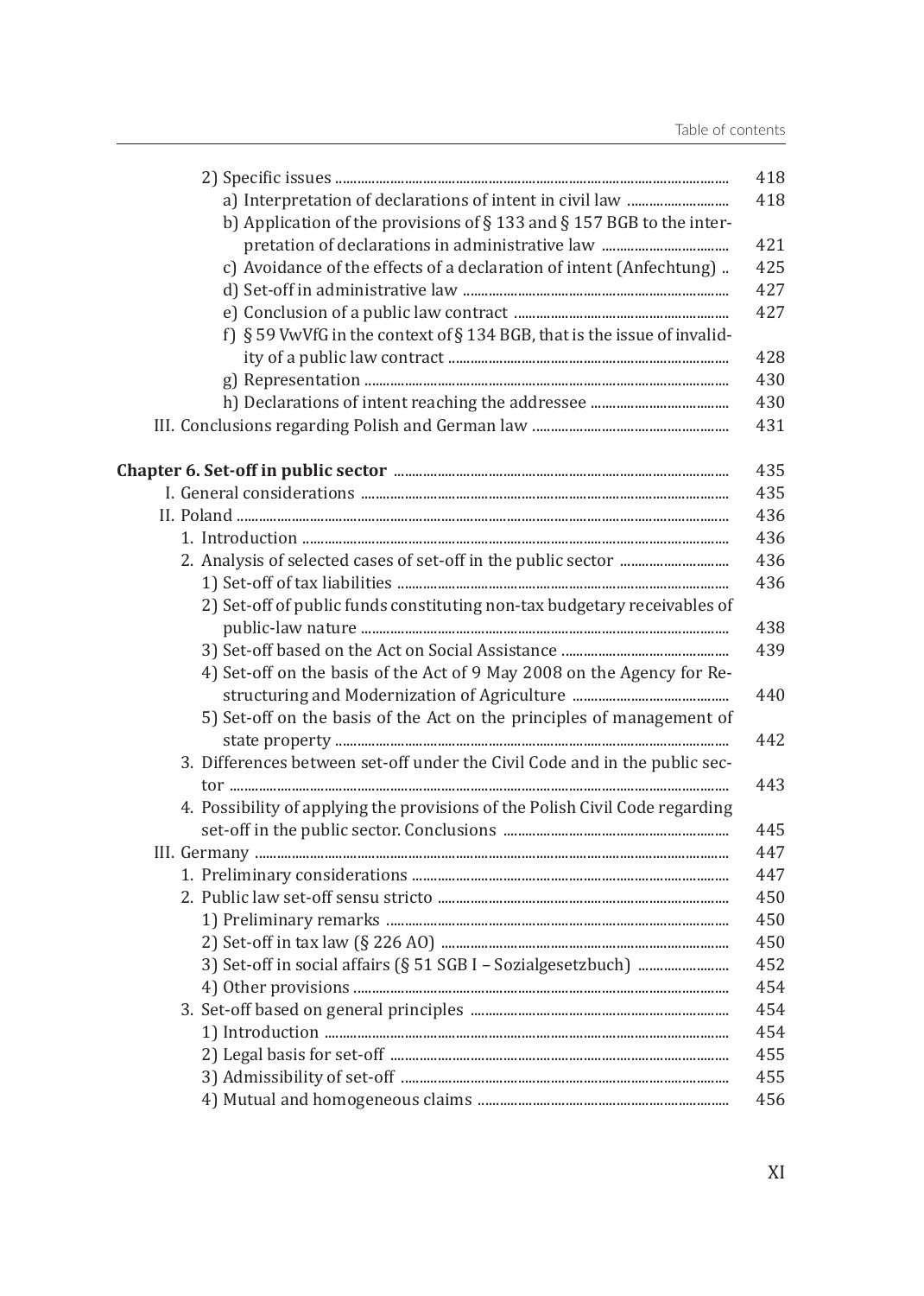| Chapter 7. Charging of interest for delayed payment in the public sector (Se- |
|-------------------------------------------------------------------------------|
|                                                                               |
|                                                                               |
|                                                                               |
| 2. Charging interest in the event of a delay in the payment of the awarded    |
|                                                                               |
| 2) Arguments for and against interest on costs of legal proceedings not       |
| 3. Charging of interest for delayed payment as the guiding principle of the   |
|                                                                               |
|                                                                               |
|                                                                               |
| 1. Principles regarding the interest rate on cash liabilities resulting from  |
|                                                                               |
|                                                                               |
|                                                                               |
|                                                                               |
|                                                                               |
|                                                                               |
|                                                                               |
| 2) Late payment interest (§ 286 BGB in conjunction with § 288 BGB).           |
|                                                                               |
|                                                                               |
|                                                                               |
|                                                                               |
|                                                                               |
|                                                                               |
| III. General conclusions resulting from the analysis of German and Polish law |
|                                                                               |
|                                                                               |
|                                                                               |
|                                                                               |
| 2. The autonomy of tax law and the division of the legal system into public   |
|                                                                               |
|                                                                               |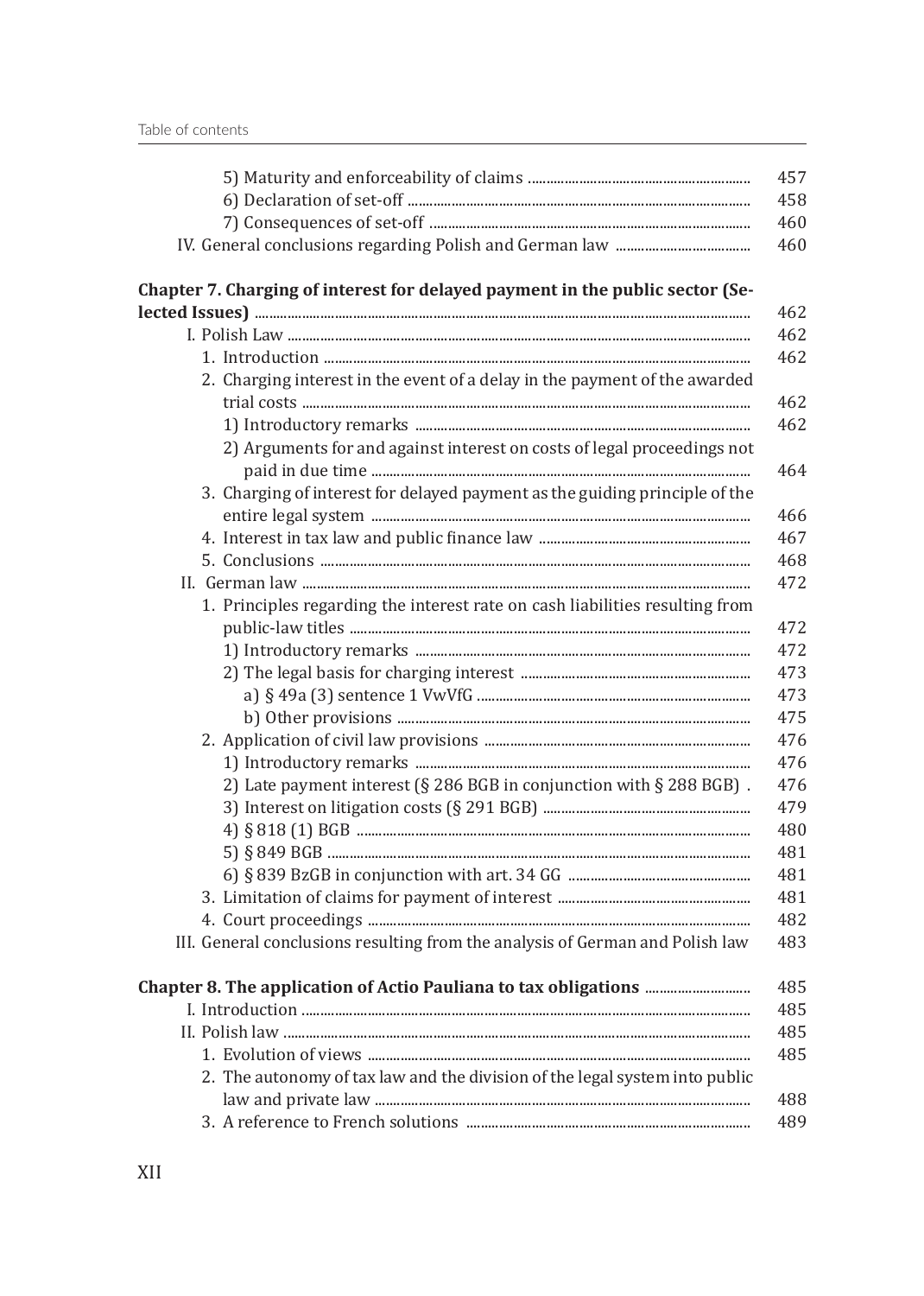| 4. The issue of prohibiting the use of civil law by analogy to the detriment    |
|---------------------------------------------------------------------------------|
| 5. The issue of the method of applying civil law provisions: directly or by     |
|                                                                                 |
| 6. Other arguments against the application of Actio Pauliana to tax liabili-    |
|                                                                                 |
|                                                                                 |
|                                                                                 |
| 2. Legal basis for the use of AnfG in the enforcement of tax liabilities        |
| 3. The situation before the introduction of § 191 subsection 1 sent. 2 AO       |
|                                                                                 |
|                                                                                 |
|                                                                                 |
|                                                                                 |
|                                                                                 |
|                                                                                 |
| 6. Rules for issuing a decision ordering a third party to tolerate execu-       |
| tions (Duldungsbescheid). Premises for issuing an administrative de-            |
|                                                                                 |
|                                                                                 |
|                                                                                 |
|                                                                                 |
| 10. The admissibility of filing of an action under §§ 11, 13 AnfG by the tax    |
|                                                                                 |
| IV. General conclusions resulting from the analysis of German and Polish law    |
| Chapter 9. Methodology for applying private law in the public sector (sum-      |
|                                                                                 |
|                                                                                 |
| II. German methodology for applying private law in the public sector (with      |
|                                                                                 |
| 1. Analogy and reasoning through the prism of the main principles of            |
|                                                                                 |
| 2. The concept of administrative private law (Verwaltungsprivatrecht) and       |
|                                                                                 |
| III. Methodology of applying private law in the public sector against the back- |
|                                                                                 |
| IV. The issue of the civil law provenience of the main principles of the legal  |
|                                                                                 |
| V. Direct application of civil law provisions in the public sector              |
|                                                                                 |
|                                                                                 |
|                                                                                 |
|                                                                                 |